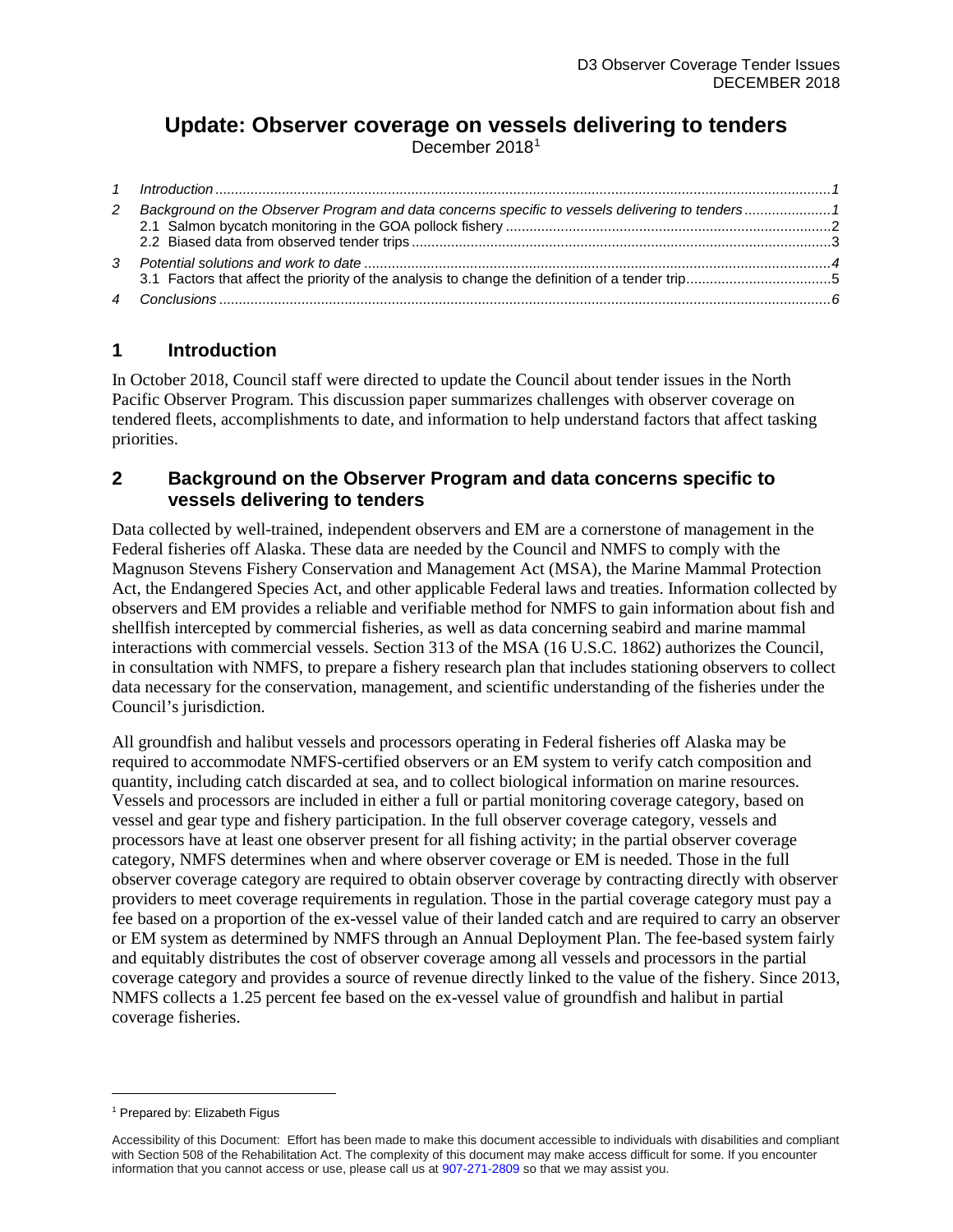The Council recognizes that the use of tender vessels is longstanding in Alaska fisheries, and may improve efficiency by allowing fuel and time savings. Tender vessels are particularly important in the western GOA, where the location of pollock and Pacific cod fishing grounds are further from port, and the fleet is largely comprised of smaller trawl vessels (57 to 60 ft LOA). At the same time, a primary purpose of restructuring the observer program in 2013 was to remove potential sources of bias that could jeopardize the statistical reliability of catch and bycatch data from the groundfish and halibut fisheries. The approach to implement systematic random sampling taken in the 2013 restructuring did not fully account for the use of tenders by vessels between 40 and 60 ft LOA.

#### <span id="page-1-0"></span>**2.1 Salmon bycatch monitoring in the GOA pollock fishery**

The Gulf of Alaska (GOA) pollock fishery is in the partial coverage observer category. A key data concern relating to the GOA pollock fishery is that catcher vessel observers follow different sampling protocols when vessels deliver to a tender as opposed to a shoreside processing plant. On observed trips where the vessel is targeting GOA pollock and delivers to a tender, the observer does not have an opportunity to census the offload to account for all the salmon bycatch that has been intercepted and take systematic genetic samples, as would be done if delivery were made at a shoreside plant. Since pollock deliveries to tenders represent a significant portion of pollock deliveries in some areas of the GOA, the inability to census salmon has the potential to create high variance in total Chinook salmon bycatch estimates. In addition, not taking a census from the tender vessels may lead to bias in the analysis of the genetic stock composition of GOA salmon bycatch (and subsequently the understanding of the Chinook salmon bycatch stock of origin), if there is a difference in the salmon populations encountered by catchers delivering to a tender and those delivering shoreside. In recent years, the Council has prioritized implementation of a robust sampling protocol for Chinook salmon in the GOA trawl pollock fisheries to better understand the stock composition of salmon taken as bycatch; however, stock of origin estimates have been stable over the past 5 years in the GOA so this may no longer be a pressing data concern.

A related concern for vessels is that the offload census of salmon bycatch, which an observer conducts shoreside, provides more precise data for managing the Chinook salmon PSC limit in the GOA pollock fishery. Because of the configuration of tender vessels, a census of the delivery is not an option. When offload data are not available, NMFS estimates Chinook salmon PSC using at-sea samples and extrapolates samples to the delivery of the sampled haul. Observers strive to take multiple, equal-sized samples from throughout the haul to obtain the largest sample proportion possible. However, even with large sample sizes that reduce detectability issues, Chinook salmon is a relatively uncommon species and is characterized by many small and zero counts with occasional large counts. There is a relationship between the abundance of given species in a haul, sample size, and the level of precision in the resulting estimate of species catch from sampling. In general, managers can have very high precision in the catch estimate for common (target species) with very small samples of the haul. Conversely, even large samples of a haul provide relatively imprecise estimates of catch for very rare species, like Chinook salmon. Since Chinook salmon bycatch limits in the trawl fishery are fully utilized, imprecise estimates have the potential to shut down the fishery and cause fishermen to forgo pollock harvest opportunities.

Currently tender vessels are not required to comply with observer coverage. Observers only collect data on vessels and at plants that are required to comply with observer coverage requirements. There are additional logistical and safety considerations that could be problematic with trying to collect data on tender vessels. Tenders often mix catch from multiple vessels in one delivery to a processor and therefore there is no way to identify which haul a salmon came from. Also, since tender vessels are not required to comply with observer coverage, there is no way to verify that salmon had not been removed from the catch prior to delivery at a shoreside processor. NMFS has not supported the approach of deploying observers from tenders due to the safety concerns involved.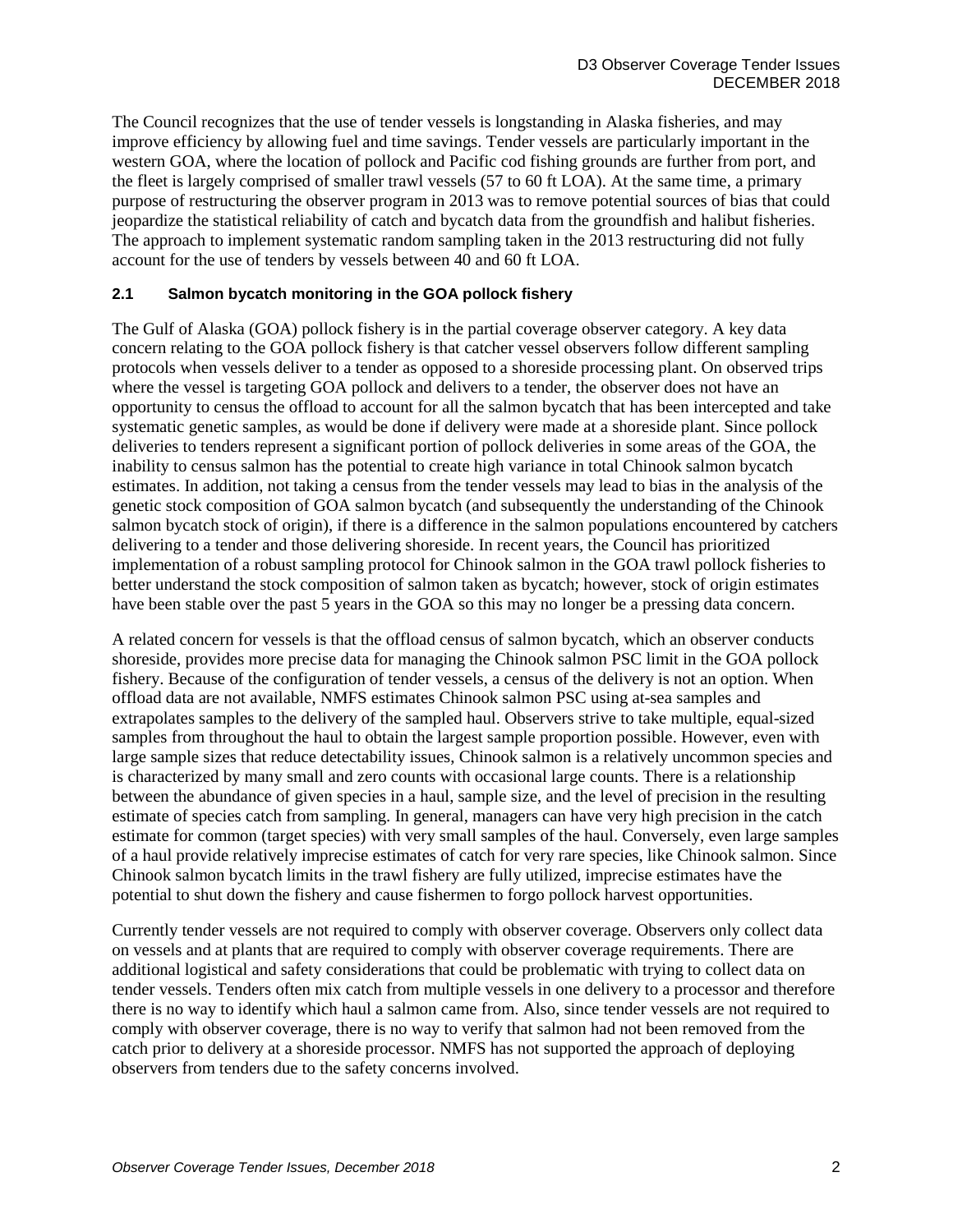#### <span id="page-2-0"></span>**2.2 Biased data from observed tender trips**

A key data concern of biased data resulting from observed tender trips was first raised in the preliminary 2013 report on the performance of the newly restructured Observer Program, which only reported on the first four months of 2013. Preliminary results reported that the trip length of observed catcher vessels (CVs) delivering to tender vessels was typically shorter than that of unobserved CVs, implying unrepresentative fishing behavior and potentially highlighting an incentive for CVs to stay at sea delivering to tenders when unobserved. Anecdotal reports have also affirmed that CV operators are purposefully taking longer trips (and making more deliveries) when unobserved and delivering to tenders in order to avoid ending the fishing trip and becoming eligible again to be selected for observer coverage through ODDS<sup>[2](#page-2-1)</sup>. Since that time, Annual Reports have repeatedly examined the question of representative data from observed versus unobserved vessels delivering to tenders. Those reports have extended the metrics used to make this comparison to include trip duration, the number of NMFS areas visited during a trip, landed catch weight, the number of different species in the landed catch, and the proportion of the landed catch that was comprised of the predominant species in the catch. There was no definitive evidence of bias in the data during 2013 and 2014, but reports noted that small sample sizes and the challenge of identifying all deliveries to tenders in the landings data may be limiting the data for analysis. In 2015 and 2016, however, an observer effect was clearly evident on tender trips. As a result of these findings, NMFS and the Council acted to improve data collection efforts on tender vessel deliveries through the implementation of tLandings.

In 2017, the Observer Program implemented a tender stratum for each gear type (trawl/pot/longline) for vessels delivering to tenders to ensure that a sufficient number of tender trips would be selected for coverage. The tender strata allow for better tracking and documentation of any potential bias in observer coverage. In 2017, the number of observed trips achieved was never outside of the expected number for any of the tender strata as related to temporal patterns of coverage. However, all three tender strata had a relatively low sample sizes that reduced the ability to make inferences regarding spatial representativeness (from the [2017 Annual Report:](http://npfmc.legistar.com/gateway.aspx?M=F&ID=26b1bd6f-d946-4ea1-b33a-ca553fc3e4b7.pdf) "Of the six metrics compared in the tender strata (tender pot and tender trawl) there were no metrics with a low p-value. (Note that the tender hook-andline stratum was not evaluated because there were no observed trips)").

 $\overline{a}$ 

<span id="page-2-1"></span><sup>2</sup> Observer Declare and Deploy System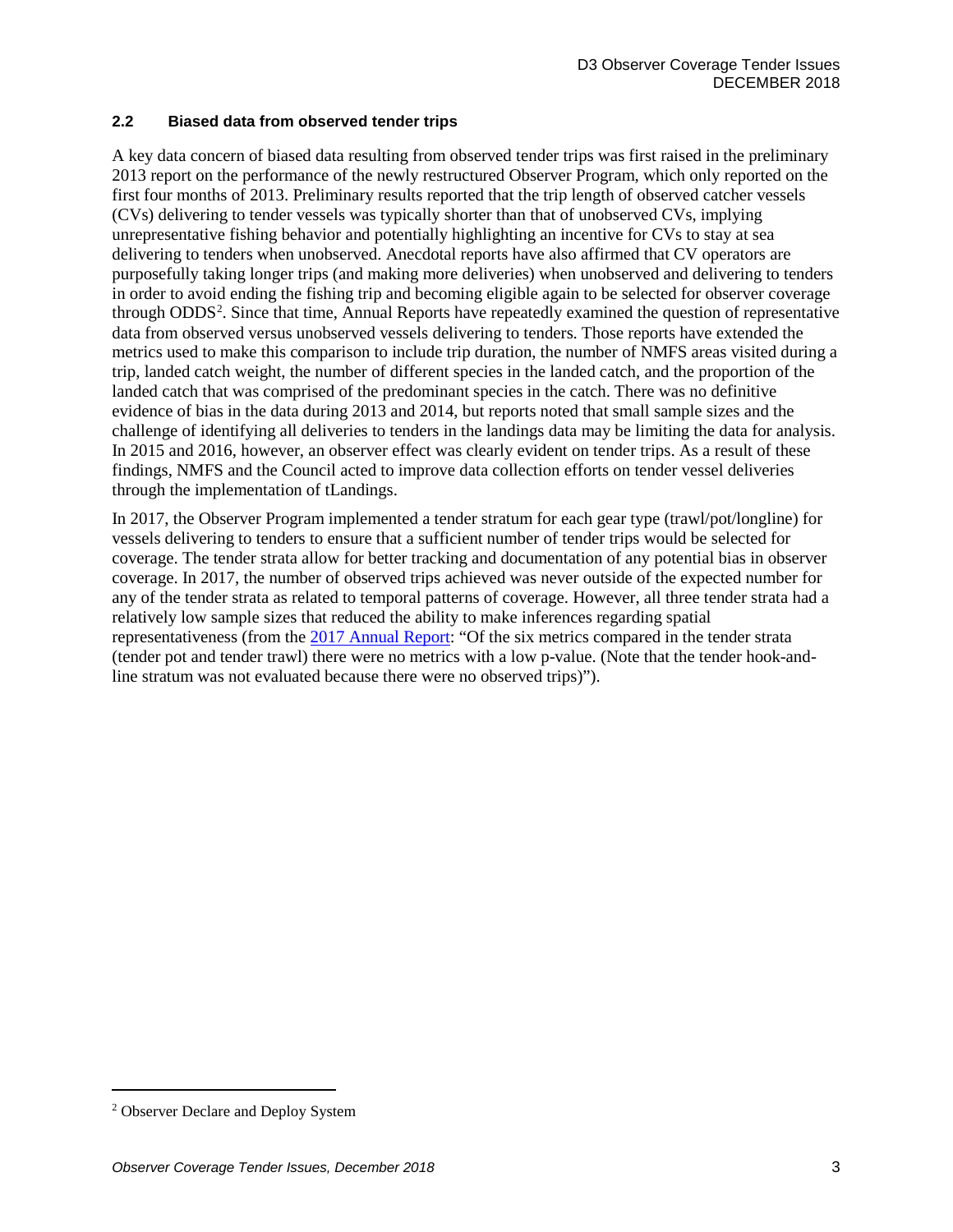# <span id="page-3-0"></span>**3 Potential solutions and work to date**

A tender issues scoping paper prepared by Council staff for the Observer Advisory Committee (now the Fishery Monitoring Advisory Committee, or 'FMAC') from **August 2017** presented potential solutions to issues on observing tender trips. Information from the 2017 scoping document and resulting FMAC recommendations are summarized in the table below.

| <b>Issue</b>                                                                                                                                                                                                       | <b>FMAC Recommended Solutions</b>                                                                                                                                                                                                                                                                                        | <b>Current Status</b>                                                                                                                                                                                                                                                                                                                                                                                                                                                                |
|--------------------------------------------------------------------------------------------------------------------------------------------------------------------------------------------------------------------|--------------------------------------------------------------------------------------------------------------------------------------------------------------------------------------------------------------------------------------------------------------------------------------------------------------------------|--------------------------------------------------------------------------------------------------------------------------------------------------------------------------------------------------------------------------------------------------------------------------------------------------------------------------------------------------------------------------------------------------------------------------------------------------------------------------------------|
| <b>Salmon bycatch</b><br>monitoring in the<br><b>GOA pollock trawl</b><br>fishery                                                                                                                                  | 1. Develop an alternative program for<br>gathering genetic samples                                                                                                                                                                                                                                                       | Progress has been made by NMFS in 2018 to<br>develop an appropriate sampling program<br>that is specifically for vessels delivering to<br>tenders.                                                                                                                                                                                                                                                                                                                                   |
| Are we obtaining a<br>count of the number<br>of salmon caught as<br>bycatch in each<br>observed pollock<br>delivery?<br>Are we obtaining<br>genetic samples<br>from these fish to<br>determine stock of<br>origin? | 2. Monitor all offloads at the plant,<br>including tender offloads, and require<br>vessels delivering to tenders to have EM<br>onboard to ensure that no salmon are<br>discarded at sea                                                                                                                                  | Project #13 on the Observer Analytical Tasks<br>List. The Council re-focused the EM<br>Committee to focus on trawl in April of 2018,<br>and the Committee is preparing a<br>Cooperative Research Plan for 2019, to be<br>presented in December of 2018. Research<br>projects address EM for compliance<br>monitoring of full retention in pollock<br>fisheries including tender vessels in the<br>Western GOA, and EM to support alternate<br>methods of dockside salmon accounting. |
| Are we getting<br>biased data from<br>observed tender                                                                                                                                                              | 1. Separate tender strata for each gear<br>type (longline, pot, trawl)                                                                                                                                                                                                                                                   | In place in 2017 and 2018. First analysis of<br>effectiveness will be in the 2017 Annual<br>Report (due May 2019).                                                                                                                                                                                                                                                                                                                                                                   |
| trips?<br>Are observed tender<br>trips identical to<br>unobserved tender<br>trips?<br>Are vessels<br>delivering to tenders<br>in order to avoid<br>carrying an<br>observer?                                        | 2. Change the definition of a tender trip<br>using one of the following:<br>a) Each delivery to a tender starts a<br>new trip<br>b) Vessels may deliver no more than X<br>number of deliveries during a tender<br>trip without relogging into ODDS<br>Include evaluation of allowing observers<br>to deploy from tenders | Project #14 on the Observer Analytical Tasks<br>List. Staff have not yet been tasked to this<br>project, pending completion of observer fee<br>analysis. See further discussion in Section 3.1<br>of this paper.                                                                                                                                                                                                                                                                     |
|                                                                                                                                                                                                                    | 3. Changes to ODDS to reduce potential for<br>gaming: when an observed trip is<br>cancelled, the next trip taken is<br>automatically observed, rather than the<br>next trip <i>logged</i>                                                                                                                                | Project #6 on the Observer Analytical Tasks<br>List. Requires programming changes in<br>ODDS. In June 2018, the Council supported<br>formation of an Agency Subgroup to<br>document how ODDS operates and identify<br>alternatives for improvement. Changes could<br>include improving the link between ODDS<br>and eLandings, allowing vessels that also<br>fish trawl gear to be placed in the EM<br>selection pool, and changes to the trip<br>cancellation and inherit process.  |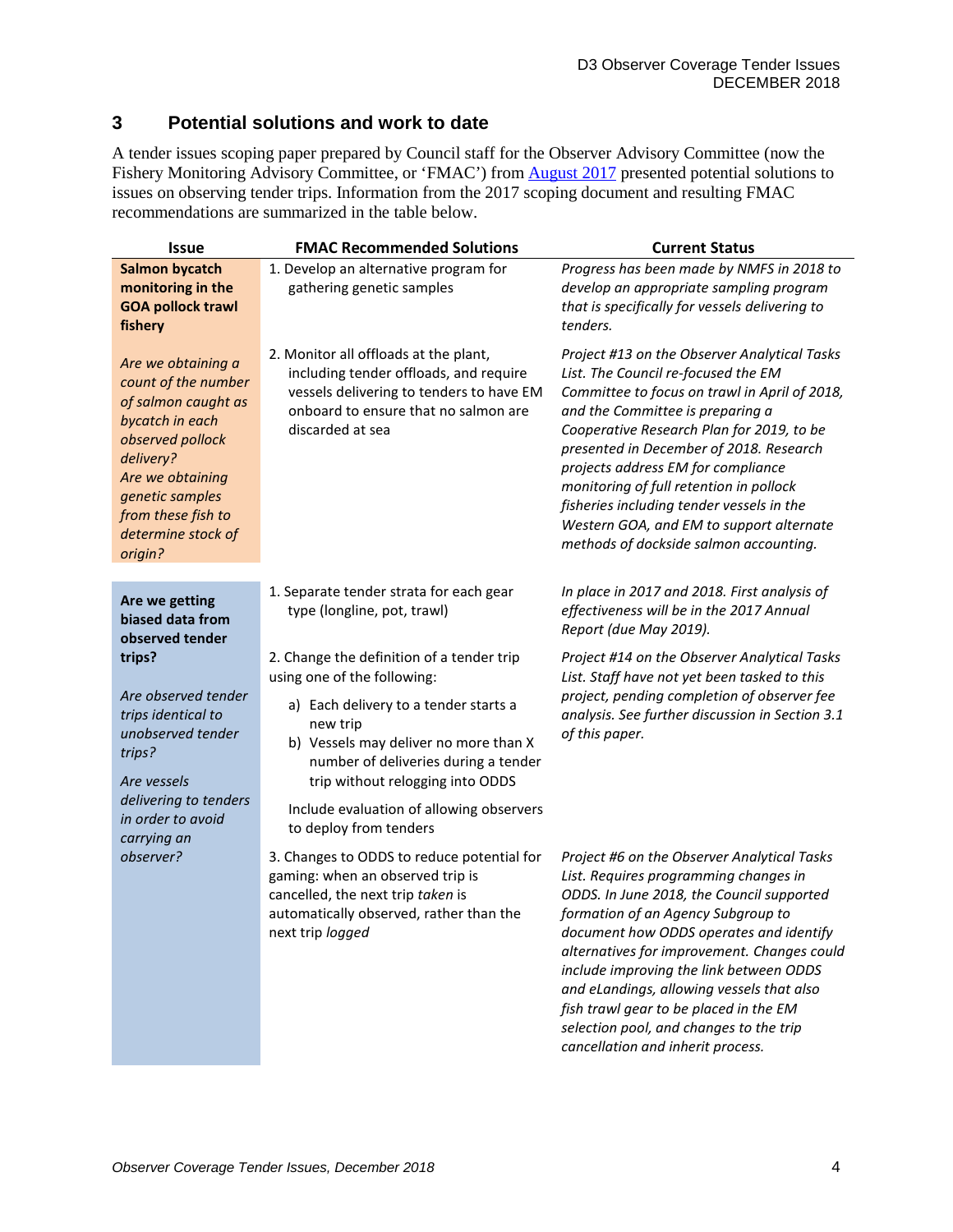Specifically, the FMAC recommended (in September 2017) and the Council endorsed (in October 2017):

- a) FMAC: The ideal solution for Chinook salmon sampling in the GOA pollock fishery is to monitor all offloads at the plant, and require EM on trawl vessels to ensure there are no discards;<br>
• Council initiated development of EM for trawl vessels fishing in the GOA pollog
	- Council initiated development of EM for trawl vessels fishing in the GOA pollock fishery (October 2017), and in February 2018, reconstituted the EM Committee to focus specifically on developing EM use on trawl catcher vessels. The trawl EM Committee has prepared a 2019 Cooperative Research Plan for making swift and meaningful progress on developing EM for GOA pollock vessels. By early 2019, the trawl EM Committee further aims to have a clear timeline for developing EM as a compliance tool on GOA pollock trawl CVs.
- b) FMAC: The Council should initiate a regulatory analysis to change the definition of a tender trip so that either every delivery starts a new trip, or a tender trip may constitute no more than a maximum number of deliveries; and, any analysis should evaluate allowing observers to deploy from tender vessels.
	- Council initiated an analysis to change the definition of a tender trip, included evaluation of allowing observers to deploy from tender vessels.

In 2018, NMFS collected genetic samples from salmon caught as bycatch in groundfish fisheries to support efforts to identify stock of origin. For vessels delivering to shoreside processors in the GOA pollock fishery trips that were randomly selected for observer coverage were completely monitored for Chinook salmon bycatch by the vessel observer during offload of the catch at the shoreside processing facility. For trips delivered to tender vessels and trips outside of the pollock fishery, salmon counts, and tissue samples were obtained from all salmon found within observer at-sea samples of the total catch.

#### <span id="page-4-0"></span>**3.1 Factors that affect the priority of the analysis to change the definition of a tender trip**

The Status of Observer Analytical Tasks document continues to reflect Council interest in developing EM for trawl CVs, changing the tender trip definition including considering deploying observers from tenders (tasks 13 and 14 on the list, respectively). While trawl CV EM development continues to make progress through the trawl EM Committee, an analysis to change the definition of a tender trip has made slower progress to date. This is in part due to a focus of staff capacity on the observer fee analysis throughout 2018 (see task 11 in the Status of Observer Tasks document).

Whether or not an analysis about tender trip definitions includes an option to require observers to transfer vessels at-sea (from tenders) affects the complexity of the analysis, and the speed at which staff can evaluate the impacts of putting such an action in place. In September 2017, the FMAC heard from a member representing the western GOA that the practicality of returning to town to pick up an observer depends on the season and fishery, but that in some fisheries, the cost of returning to town would be prohibitive; it is for this reason that the FMAC recommend that any analysis of changing the definition of a tender trip include an evaluation of allowing observers to deploy from tender vessels. The member also highlighted that while it is feasible to have an observer onboard a small trawl vessel for the duration of a single trip (24 to 48 hours), having the observer onboard for the whole tendering season, which can last up to 5 weeks, is much more difficult. Previous advice from the US Coast Guard and NMFS has been concerned with inherent safety issues in having observers transfer vessels at the point of a tender delivery (C. Rilling, February 2016); there are also contractual issues to work through with respect to the current 72 hour notice period between logging a trip in ODDS and the contractor providing an observer ready to deploy. Many, although not all, FMAC members disagree with NMFS' assessment of the safety issues, and want to see those issues reexamined. As a result, in October 2017, the Council decided to keep these tender trip definition changes and observer transfer at-sea coupled for analysis.

In October 2017, and at subsequent meetings at which the Council reviewed the priority of observer analytical tasks, the Council agreed with the FMAC recommendation that observer fee analysis be